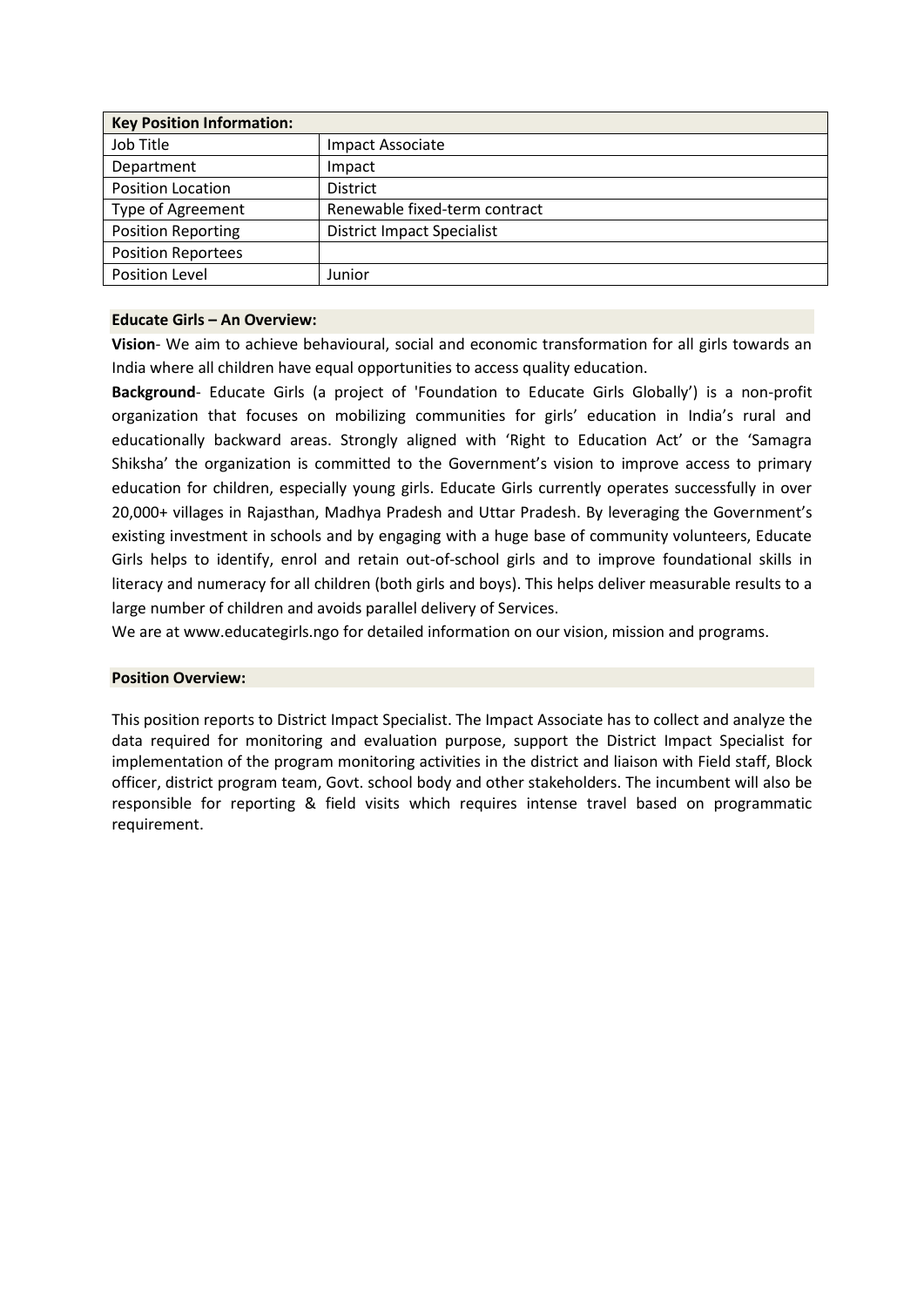### **Position in the Organogram:**



#### **Position Key Responsibilities:**

#### **Planning and review**

- Support and develop in district/block plan as well as impact function plan and plan for regular review on define indicators
- Plan and develop impact functional calendar and regular track and review
- Plan and ensure course correction as found in verification/validation
- Manage planning to track and review the program plan activities, regular data collection.

## **Monitoring and implementation of M & E and Program activities**

- Ensure and manage timely data collection of all program activities and track as per plan
- Cross verifying the data or spot check collected by field staff (on sample basis) in the abovementioned categories for validation for their allocated area.
- Approval of data submitted by Block Officer on MIS system through trace verification and manual matching.
- Monitor the data entry done by data entry operator on online/offline MIS.
- Process validation and checking of program activities like-E/R/L as per plan in their allocated area through Spot Checks
- Support and handhold with track of finding and insights in block and district level review meetings
- Support to roll out and monitor digital data collection
- Data monitor, data entry finalised and data approval and preparation done in time for internal/donor/govt reporting

#### **Quality Assurance and Course correction**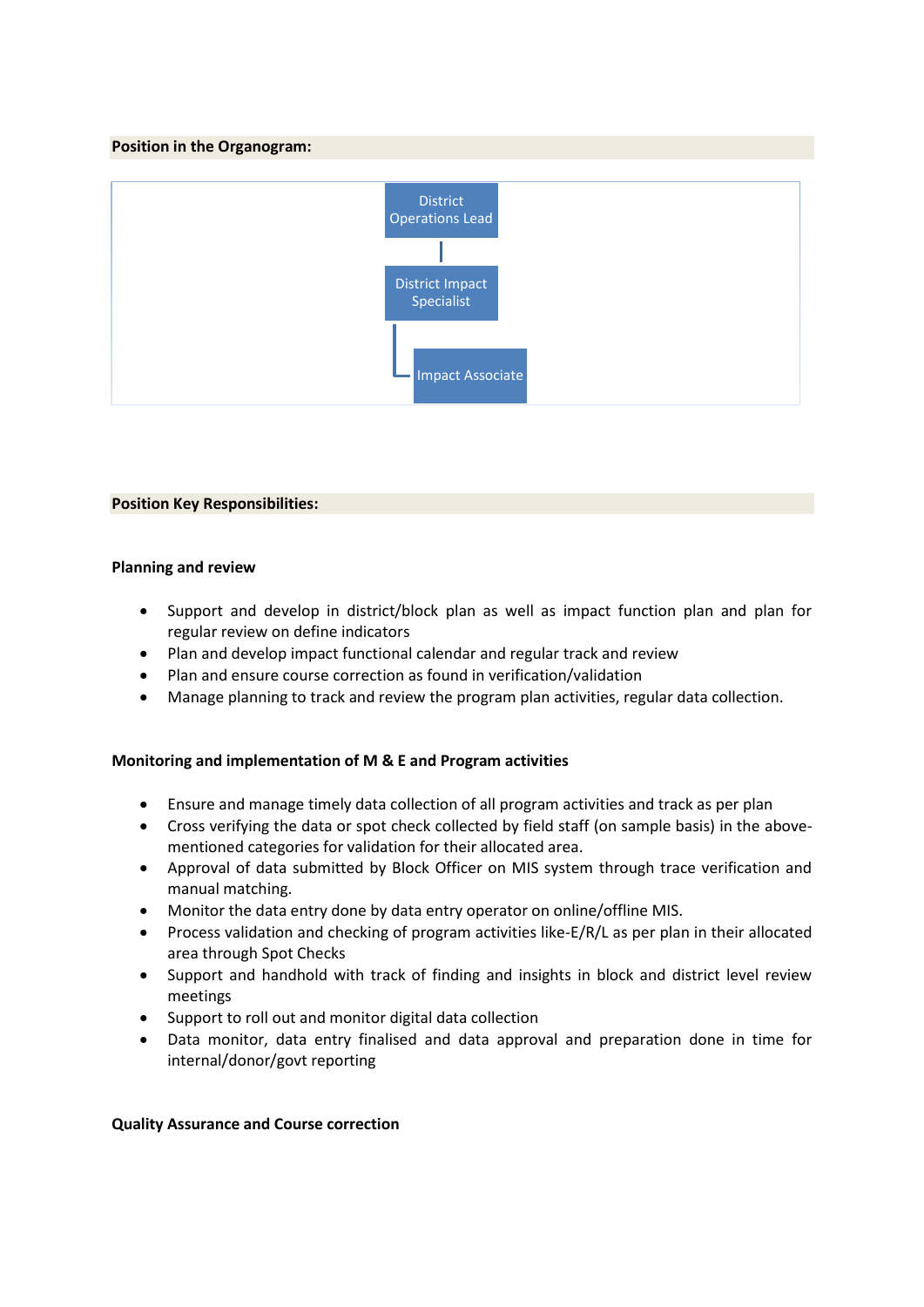- Uphold the quality assurance with data and program delivery for respective district/block/village/school and ensure timely and quick course corrections in data and activities through sharing feedback and insights to program/ops.
- Updates available from start of activity and contain timely red flags and actionable insights to FC/Block/District
- Regular quality monitoring updates, including QA done and insights cascaded from FC to block to district
- Ensure quality on collected data and process verification by timely Cross verification and spot observation as well as timely data entry
- Ensure data review and activities web/PMS approval with high standard quality with timely and course correction

## **Documentation**

- Manage all documentation and ensure all forms are filed timely with up to date as followed standard practice (Filing system).
- Manage and maintain hardcopies-In ward and out ward as reported

## **Training and people development**

- Participation in training programs organized by Program team/impact function
- Train the field staff on data collection process/tools guidelines etc.
- Ensure handhold and support to build functional skills of new joiner, support to IO for induction of new joiners as required
- Ensure and support to field staff on efficiency of data collection and process at field and at other available platforms

## **Desired Incumbent Profile:**

**Personality:** Self-driven, result-oriented with a positive outlook and a clear focus on high quality output. Excellent conceptual and analytical skills. Demonstrable ability to think strategically, innovatively and practically to ensure achievement of desired change objectives. Proactive approach to problem-solving with strong decision-making capability. Strong organizational skills that reflect ability to perform and prioritize multiple tasks seamlessly with excellent attention to detail. Very strong interpersonal skills and the ability to build relationships with multiple stakeholders. Empathic communicator, ability to see things from the other person's point of view. Ability to get along with variety of individuals and a team-player Sufficiently mobile and flexible to manage intense travel in operational areas especially in blocks and villages which could amount to 60-70% of the time based on programmatic need.

**Work Life Balance:** Must be mature and domestically secure. Able to manage travel without upsetting domestic situation. Able to work extended hours on occasions when required.

**Technology skills:** Must be adept in use of MS Office, particularly Excel, Word/Power Point, and ideally Access or similar database to basic level, Internet and email. Open for learning and adapting to new technologies being introduced in the organization.